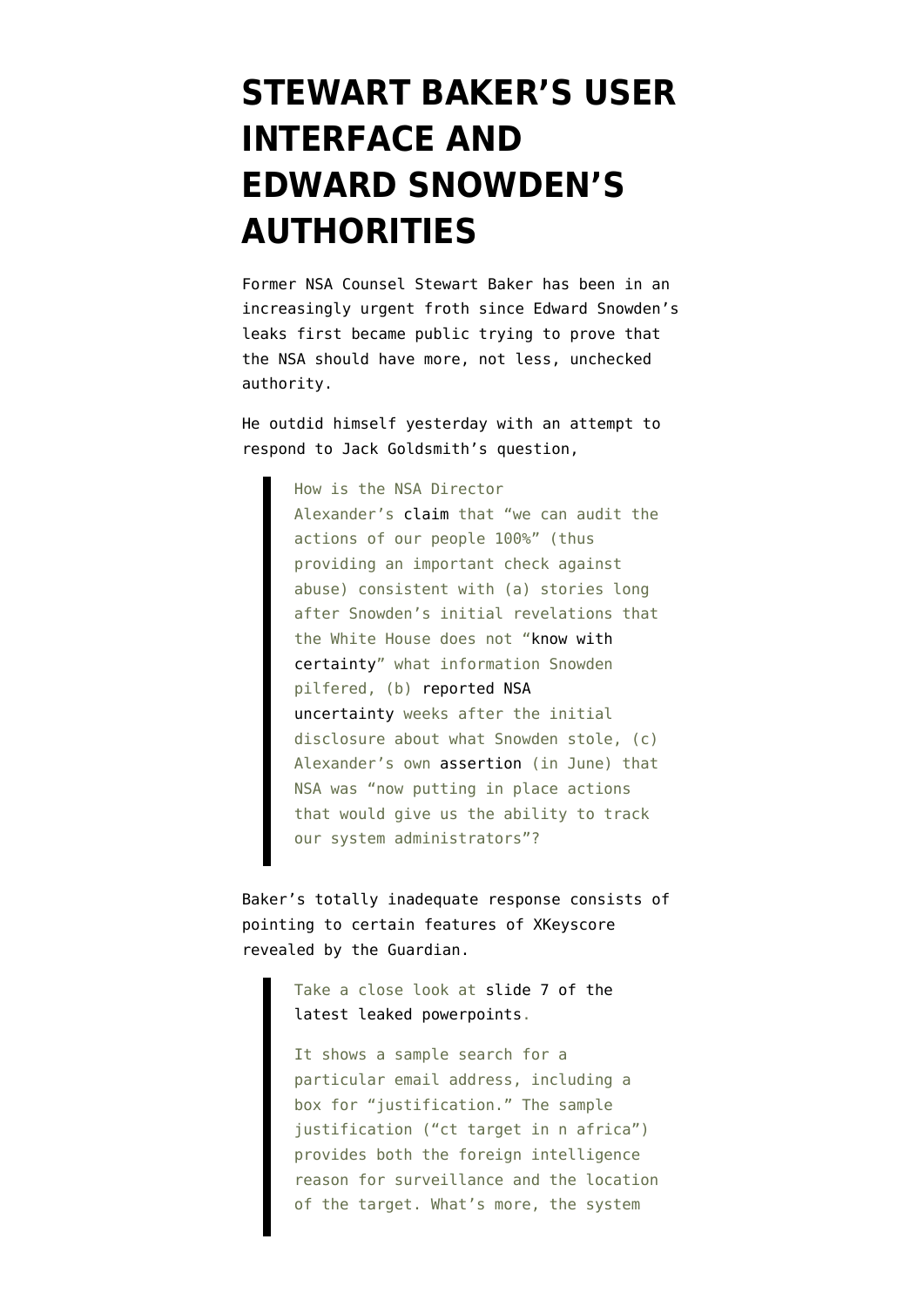routinely calls for "additional justification." All this tends to confirm NSA's testimony that database searches must be justified and are subject to audits to prevent privacy abuses.

Now, I don't know about Baker, but even without a drop-down menu, the average American high schooler is thoroughly adept at substituting a valid justification ("grandmother's funeral," "one day flu") for an invalid one ("surfs up!" "first day of fishing season"). I assume the analysts employed by NSA are at least as adept at feeding those in authority the answers they expect. XKeyscore just makes that easier by providing the acceptable justifications in a drop-down menu.

More problematic for Baker, he commits the same error the Guardian's critics accuse it of committing: confusing a User Interface like XKeyscore or PRISM with the underlying collections they access. (The Guardian has repeated Snowden and Bill Binney's claims the NSA collects everything, without yet presenting proof that that includes US person content aside from incidental content collected on legitimate targets.)

That error, for Baker, makes his response to Goldsmith totally inapt to his task at hand, answering Goldsmith's questions about what systems administrators could do, because he responds by looking at what analysts could do. Goldsmith's entire point is that the NSA had insufficient visibility into what people with Snowden's access could do, access which goes far beyond what an analyst can do with her drop-down menu.

And one of the few documents the government has released actually shows why that is so important.

The [Primary Order for the Section 215 metadata](http://www.emptywheel.net/wp-content/uploads/2013/08/PrimaryOrder_Collection_215.pdf) [dragnet,](http://www.emptywheel.net/wp-content/uploads/2013/08/PrimaryOrder_Collection_215.pdf) released last week, reveals that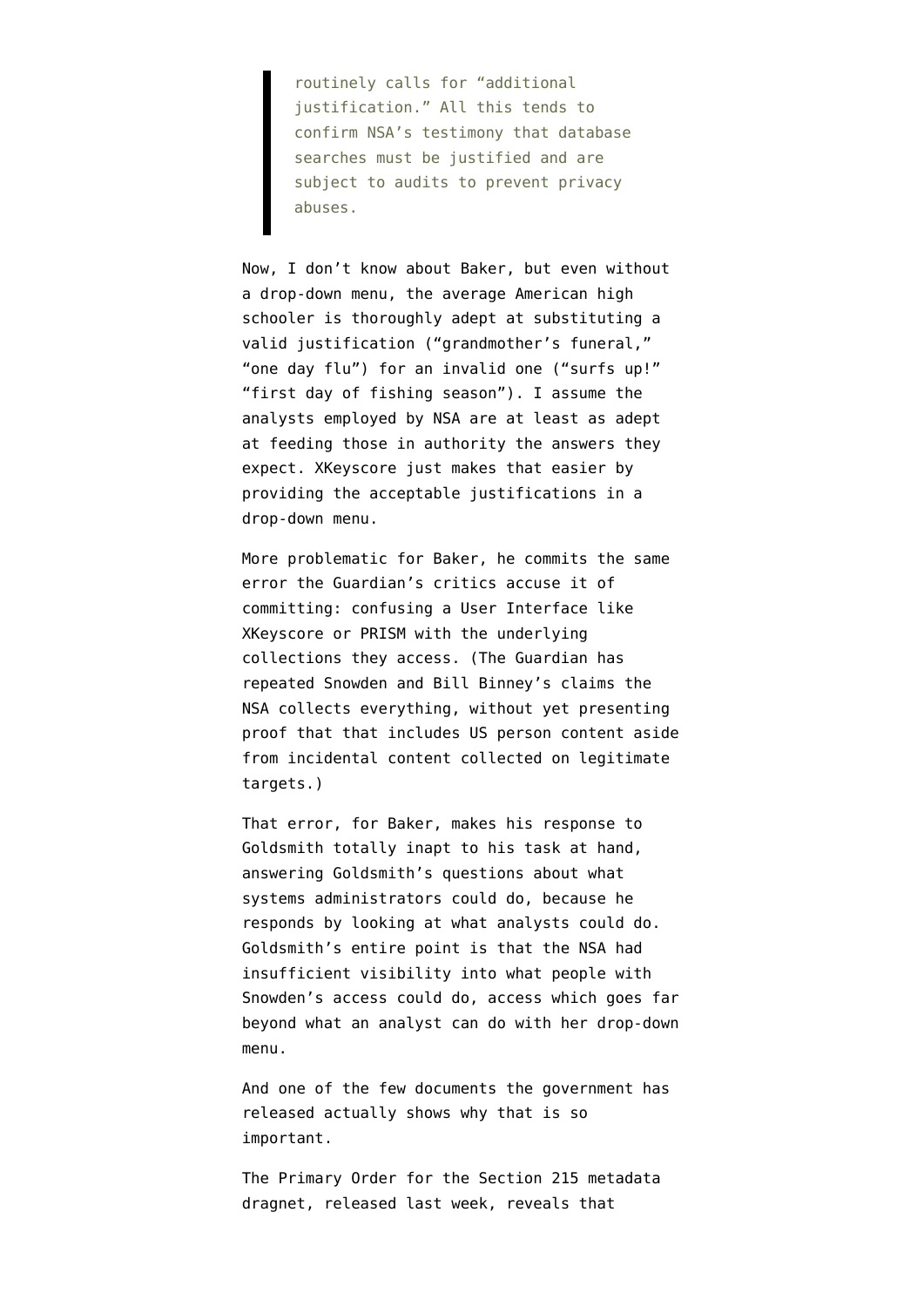## technical personnel have access to the data before it gets to the analyst stage.

Appropriately trained and authorized technical personnel may access the BR metadata to perform those processes needed to make it usable for intelligence analysis. Technical personnel may query the BR metadata using selection terms4 that have not been RAS-approved (described below) for those purposes described above, and may share the results of those queries with other authorized personnel responsible for these purposes, but the results of any such queries will not be used for intelligence analysis purposes. An authorized technician may access the BR metadata to ascertain those identifers that may be high volume identifiers. The technician may share the results of any such access, *i.e.,* the identifers and the fact that they are high volume identifers, with authorized personnel (including those responsible for the indentification and defeat of high volume and other unwanted BR metadata from any of NSA's various metadata respositories), but may not share any other information from the results of that access for intelligence analysis purposes. In addition, authorized technical personnel may access the BR metadata for purposes of obtaining foreign intelligence information pursuant to the requirements of subparagraph (3)(C) below.

## [snip]

Whenever the BR metadata is accessed for foreign intelligence analysis purposes or using foreign intelligence analysis query tools, an auditable record of the activity shall be generated.

Note, footnote 4 describing these selection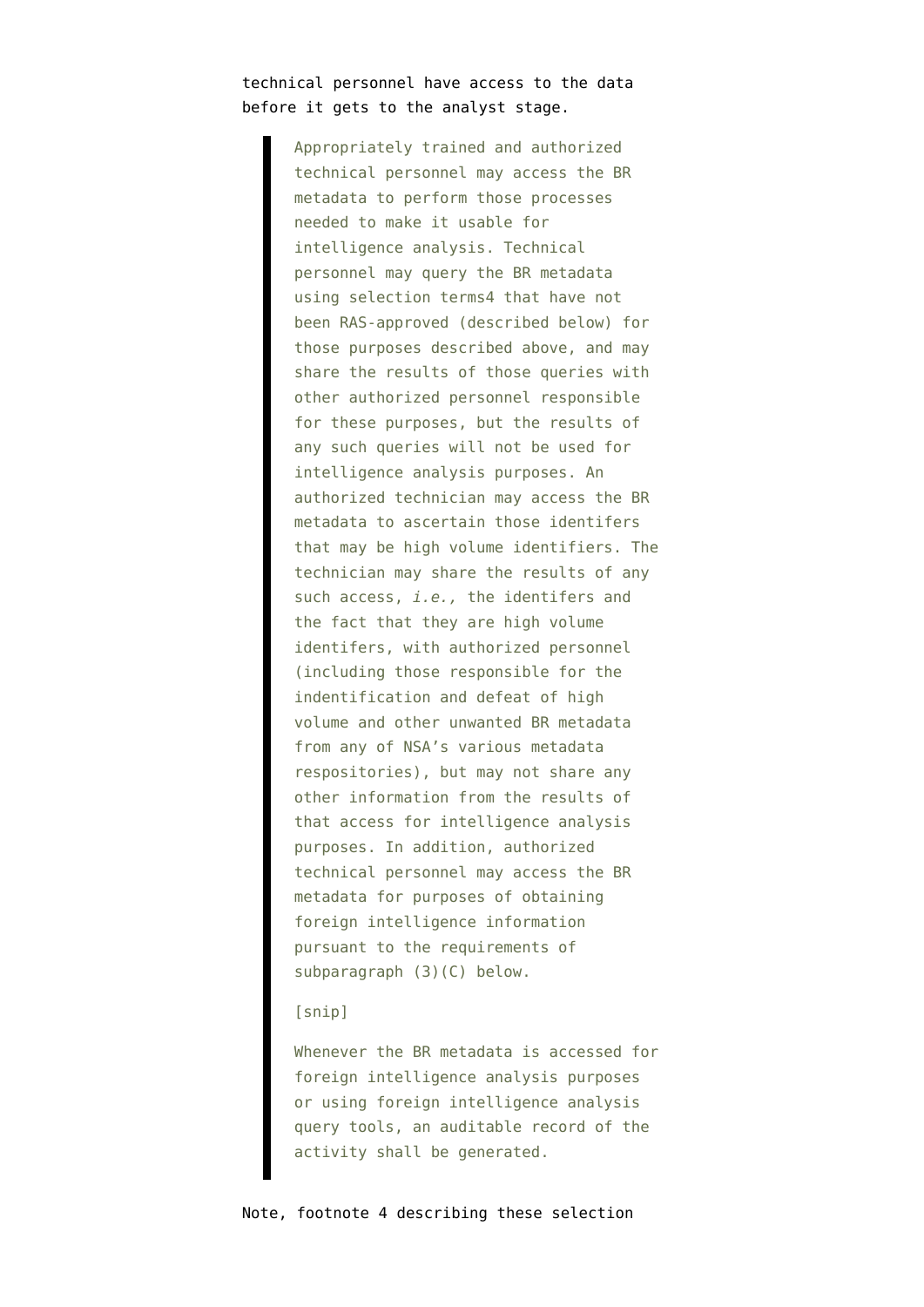terms is redacted and the section in (3)(C) pertaining to these technical personnel appears to be too.

Now, I suspect the technical personnel who access the metadata dragnet are different technical personnel than the Snowdens of the world. They're data crunchers, not network administrators. Which only shows there's probably a second category of person that may escape the checks in this system.

That's because with their front-end manipulation of the dataset (though not the activities described under (3)(C)), these personnel are not conducting what are considered foreign intelligence searches of the database. The data they extract from the database is specifically prohibited (though, with weak language) from circulation as foreign intelligence information. That appears to mean their actions are not auditable. When Keith Alexander says the data is 100% auditable? You shouldn't believe him, because his own document appears to say only the analytical side of this is audited. (The document also makes it clear that once the data has been queried, the results are openly accessible without any audit function; the [ACLU](http://www.aclu.org/blog/national-security/raiding-corporate-store-nsas-unfettered-access-vast-pool-americans-phone-data) [had a good post](http://www.aclu.org/blog/national-security/raiding-corporate-store-nsas-unfettered-access-vast-pool-americans-phone-data) on this troubling revelation.)

I suspect a lot of what these technical personnel are doing is stripping numbers probably things like telemarketer numbers — that would otherwise distort the contact chaining. Unless terrorists' American friends put themselves on the Do Not Call List, then telemarketers might connect them to every other American not on the list, thereby suggesting a bunch of harassed grannies in Dubuque are 2 degrees from Osama bin Laden.

But there's also the reference to "other unwanted BR metadata." As I'll explain in a future post, I suspect that may be some of the most sensitive call records in the dataset.

Whatever call records get purged on the front end, though, it appears to all happen outside